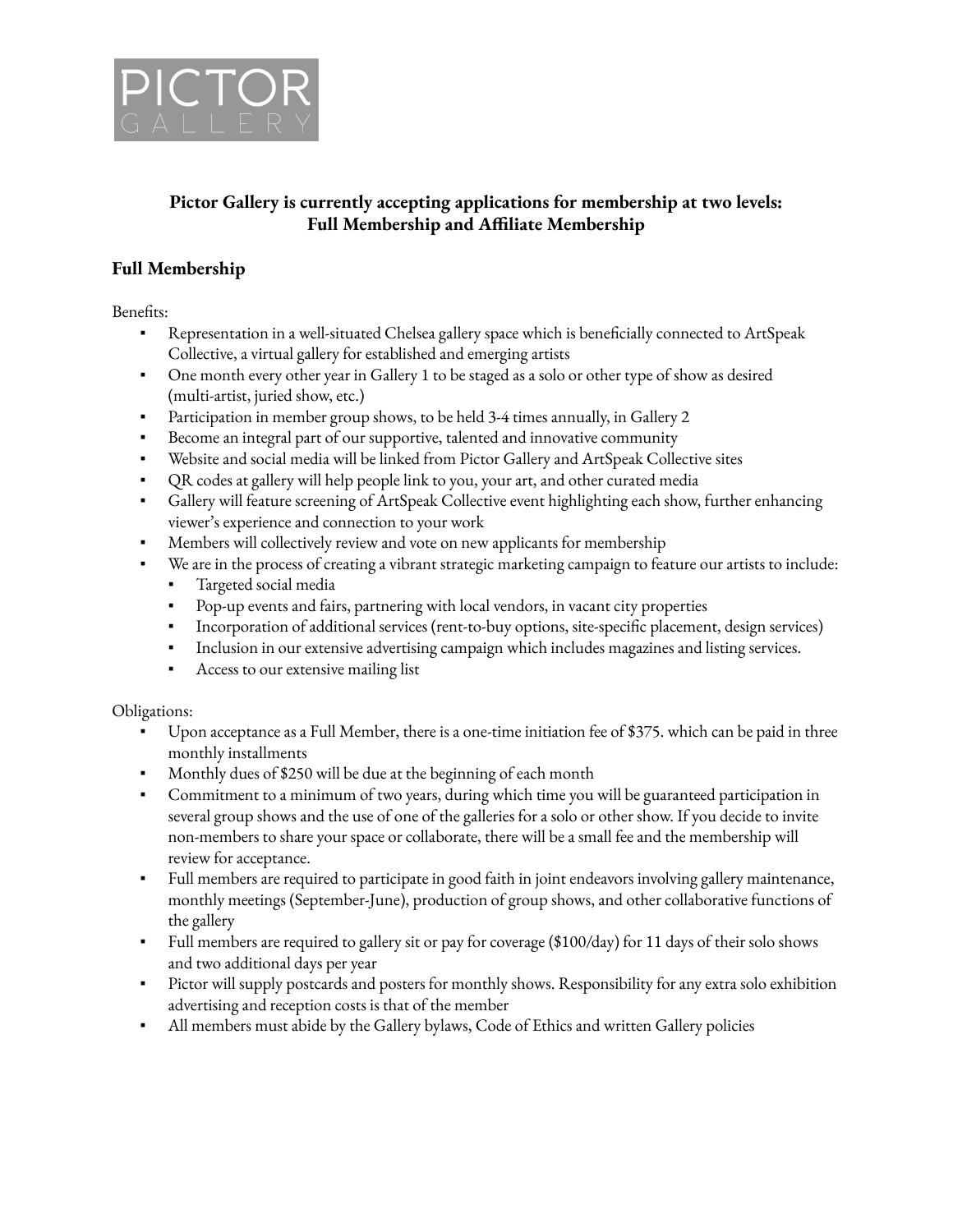

# **Affiliate Membership**

Benefits:

- Representation in a well-situated Chelsea gallery space which is beneficially connected to ArtSpeak Collective, a virtual gallery for established and emerging artists
- Inclusion in twice annual Affiliate members show at Pictor Gallery
- **•** Inclusion in twice annual ArtSpeak Collective virtual members show
- Become an integral part of our supportive, talented and innovative community
- Website and social media will be linked from Pictor Gallery and ArtSpeak Collective sites
- QR codes at gallery will help people link to you, your art, and other curated media
- Gallery will feature screening of ArtSpeak Collective event highlighting each show, further enhancing viewer's experience and connection to your work
- The gallery will be working to develop new connections with existing platforms to expand our reach nationally and internationally

Obligations:

- Upon acceptance as an Affiliate Member, there is a one-time initiation fee of \$50.
- Annual dues of \$750. are to be paid immediately or in installments of \$125. over the course of the first six months
- Commitment to a minimum membership of one year, during which time you will be guaranteed participation in at least three physical group shows at Pictor Gallery and one virtual group shows with ArtSpeak Collective
- Members are required to participate in good faith in joint endeavors involving gallery maintenance and the staffing and production of group shows
- Requirement to attend four of the monthly meetings each year
- All members must abide by the Gallery bylaws, Code of Ethics and written Gallery policies
- Gallery sitting is required for 5 days per year or pay gallery sitting fee of \$100 per day.